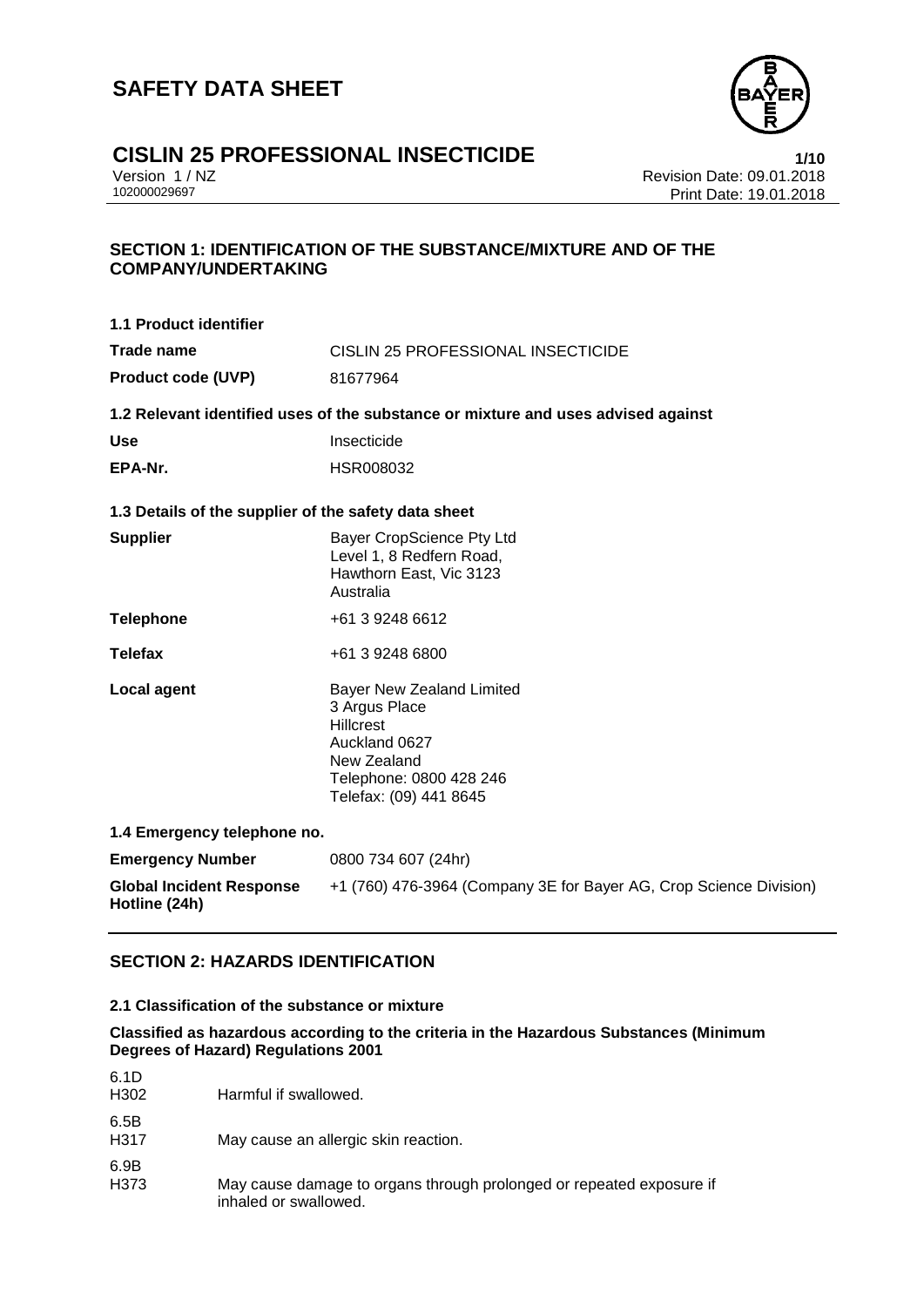

# **CISLIN 25 PROFESSIONAL INSECTICIDE**<br>Version 1/NZ<br>Revision Date: 09.01.2018

9.1A

Version 1 / NZ Revision Date: 09.01.2018 Print Date: 19.01.2018

| 9.1A<br>H410 | Very toxic to aquatic life with long lasting effects. |
|--------------|-------------------------------------------------------|
| 9.3B<br>H432 | Toxic to terrestrial vertebrates.                     |
| 9.4A<br>H441 | Very toxic to terrestrial invertebrates.              |

### **2.2 Label elements**

### **Labelling in accordance with Hazardous Substances Identification Regulations 2001**

Hazard label for supply/use required.



### **Signal word:** Warning

### **Hazard statements**

| H <sub>302</sub> | Harmful if swallowed.                                                                         |
|------------------|-----------------------------------------------------------------------------------------------|
| H317             | May cause an allergic skin reaction.                                                          |
| H373             | May cause damage to organs through prolonged or repeated exposure if inhaled or<br>swallowed. |
| H410             | Very toxic to aquatic life with long lasting effects.                                         |
| H432             | Toxic to terrestrial vertebrates.                                                             |
| H441             | Very toxic to terrestrial invertebrates.                                                      |

### **Precautionary statements**

| P <sub>102</sub> | Keep out of reach of children.                                              |
|------------------|-----------------------------------------------------------------------------|
| P <sub>273</sub> | Avoid release to the environment.                                           |
| $P308 + P311$    | IF exposed or concerned: Call a POISON CENTER/ doctor/ physician.           |
| P321             | Specific treatment (see supplemental first aid instructions on this label). |
| P391             | Collect spillage.                                                           |
| P <sub>501</sub> | Dispose of contents/container in accordance with local regulation.          |

### **2.3 Other hazards**

Cutaneous sensations may occur, such as burning or stinging on the face and mucosae. However, these sensations cause no lesions and are of a transitory nature (max. 24 hours).

### **SECTION 3: COMPOSITION/INFORMATION ON INGREDIENTS**

### **3.2 Mixtures**

### **Chemical nature**

Suspension concentrate (=flowable concentrate)(SC) Deltamethrin 25 g/l

### **Hazardous components**

| <b>Name</b>  | CAS-No.    | [%]<br>Conc.   |
|--------------|------------|----------------|
| Deltamethrin | 52918-63-5 | 2.45<br>$\sim$ |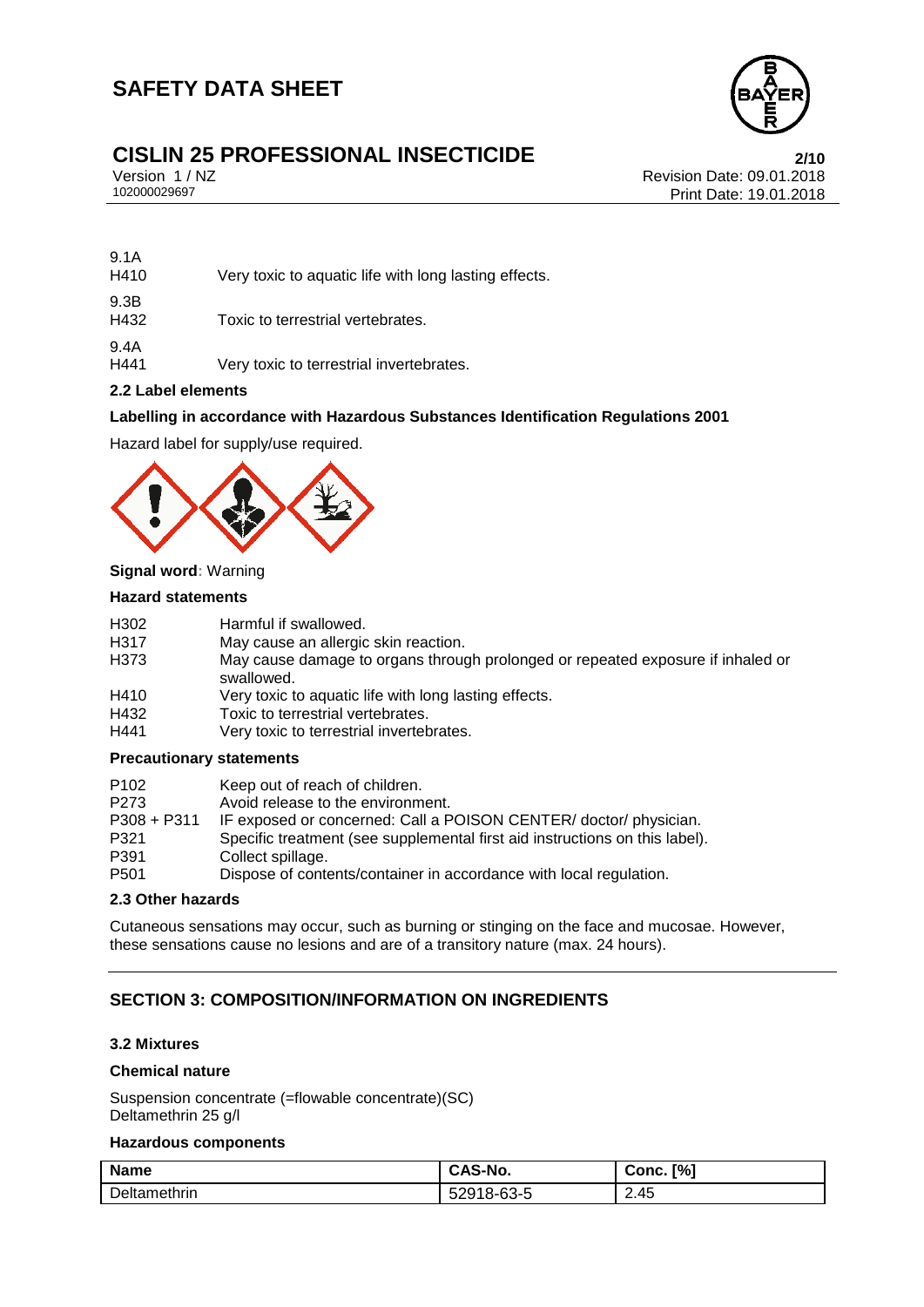# **CISLIN 25 PROFESSIONAL INSECTICIDE**<br>Version 1/NZ<br>102000029697<br>Print Date: 19.01.2018

Revision Date: 09.01.2018 Print Date: 19.01.2018

| Mixture of: 5-chloro-2-methyl-4-isothiazolin-3-<br>one and 2-methyl-4-isothiazolin-3-one |            | 55965-84-9 | $> 0.0015 - 1.00$                                |  |
|------------------------------------------------------------------------------------------|------------|------------|--------------------------------------------------|--|
| <b>Further information</b>                                                               |            |            |                                                  |  |
| Deltamethrin                                                                             | 52918-63-5 |            | M-Factor: 1,000,000 (acute), 1,000,000 (chronic) |  |

### **SECTION 4: FIRST AID MEASURES**

### **4.1 Description of first aid measures**

| <b>General advice</b>                                                          | Move out of dangerous area. Place and transport victim in stable<br>position (lying sideways). Remove contaminated clothing immediately<br>and dispose of safely.                                                                                                                                                                                                                                                                               |  |
|--------------------------------------------------------------------------------|-------------------------------------------------------------------------------------------------------------------------------------------------------------------------------------------------------------------------------------------------------------------------------------------------------------------------------------------------------------------------------------------------------------------------------------------------|--|
| <b>Inhalation</b>                                                              | Move to fresh air. Keep patient warm and at rest. Call a physician or<br>poison control center immediately.                                                                                                                                                                                                                                                                                                                                     |  |
| <b>Skin contact</b>                                                            | Immediately wash with plenty of soap and water for at least 15<br>minutes. Warm water may increase the subjective severity of the<br>irritation/paresthesia. This is not a sign of systemic poisoning. In case<br>of skin irritation, application of oils or lotions containing vitamin E may<br>be considered. If symptoms persist, call a physician.                                                                                          |  |
| Eye contact                                                                    | Rinse immediately with plenty of water, also under the eyelids, for at<br>least 15 minutes. Remove contact lenses, if present, after the first 5<br>minutes, then continue rinsing eye. Warm water may increase the<br>subjective severity of the irritation/paresthesia. This is not a sign of<br>systemic poisoning. Apply soothing eye drops, if needed anaesthetic<br>eye drops. Get medical attention if irritation develops and persists. |  |
| Ingestion                                                                      | Rinse out mouth and give water in small sips to drink. Do NOT induce<br>vomiting. Call a physician or poison control center immediately.                                                                                                                                                                                                                                                                                                        |  |
| 4.2 Most important symptoms and effects, both acute and delayed                |                                                                                                                                                                                                                                                                                                                                                                                                                                                 |  |
| <b>Symptoms</b>                                                                | Local:, Skin and eye paraesthesia which may be severe, Usually<br>transient with resolution within 24 hours, Skin, eye and mucous<br>membrane irritation, Cough, Sneezing                                                                                                                                                                                                                                                                       |  |
|                                                                                | Systemic:, discomfort in the chest, Tachycardia, Hypotension, Nausea,<br>Abdominal pain, Diarrhoea, Vomiting, Blurred vision, Headache,<br>Anorexia, Somnolence, Coma, Convulsions, Tremors, Prostration,<br>Airway hyperreaction, Pulmonary oedema, Palpitation, Muscular<br>fasciculation, Apathy, Dizziness                                                                                                                                  |  |
| 4.3 Indication of any immediate medical attention and special treatment needed |                                                                                                                                                                                                                                                                                                                                                                                                                                                 |  |
| <b>Risks</b>                                                                   | This product contains a pyrethroid. Pyrethroid poisoning should not be<br>confused with carbamate or organophosphate poisoning.                                                                                                                                                                                                                                                                                                                 |  |

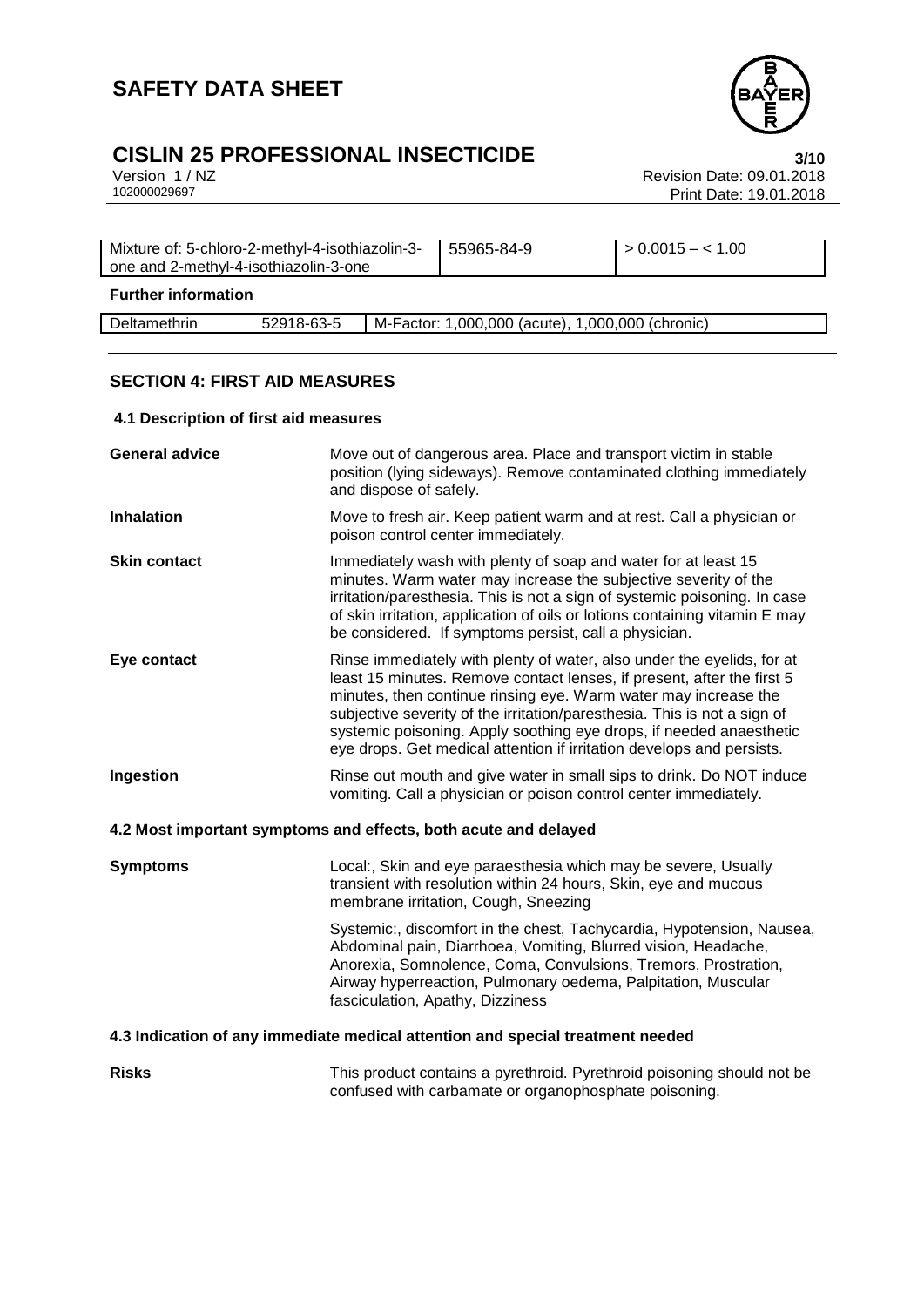## **CISLIN 25 PROFESSIONAL INSECTICIDE**<br>Version 1/NZ<br>Revision Date: 09.01.2018



Version 1 / NZ Revision Date: 09.01.2018 Print Date: 19.01.2018

### **Treatment** Systemic treatment: Initial treatment: symptomatic. Monitor: respiratory and cardiac functions. In case of ingestion gastric lavage should be considered in cases of significant ingestions only within the first 2 hours. However, the application of activated charcoal and sodium sulphate is always advisable. Keep respiratory tract clear. Oxygen or artificial respiration if needed. In case of convulsions, a benzodiazepine (e.g. diazepam) should be given according to standard regimens. If not effective, phenobarbital may be used. Contraindication: atropine. Contraindication: derivatives of adrenaline. There is no specific antidote. Recovery is spontaneous and without sequelae. In case of skin irritation, application of oils or lotions containing vitamin E may be considered.

Contact the National Poisons and Hazardous Chemicals Information center in Dunedin, PO Box 913, Dunedin. Phone 0800 POISON (0800 764 766).

### **SECTION 5: FIREFIGHTING MEASURES**

### **5.1 Extinguishing media**

| <b>Suitable</b>                                                 | Use water spray, alcohol-resistant foam, dry chemical or carbon<br>dioxide.                                                                                                                                               |
|-----------------------------------------------------------------|---------------------------------------------------------------------------------------------------------------------------------------------------------------------------------------------------------------------------|
| Unsuitable                                                      | High volume water jet                                                                                                                                                                                                     |
| 5.2 Special hazards arising<br>from the substance or<br>mixture | Dangerous gases are evolved in the event of a fire.                                                                                                                                                                       |
| 5.3 Advice for firefighters                                     |                                                                                                                                                                                                                           |
| <b>Special protective</b><br>equipment for firefighters         | In the event of fire and/or explosion do not breathe fumes. In the event<br>of fire, wear self-contained breathing apparatus.                                                                                             |
| <b>Further information</b>                                      | Remove product from areas of fire, or otherwise cool containers with<br>water in order to avoid pressure being built up due to heat. Whenever<br>possible, contain fire-fighting water by diking area with sand or earth. |

### **SECTION 6: ACCIDENTAL RELEASE MEASURES**

### **6.1 Personal precautions, protective equipment and emergency procedures**

| <b>Precautions</b>                      | Keep people away from and upwind of spill/leak. Avoid contact with<br>spilled product or contaminated surfaces. When dealing with a<br>spillage do not eat, drink or smoke. Use personal protective<br>equipment. |
|-----------------------------------------|-------------------------------------------------------------------------------------------------------------------------------------------------------------------------------------------------------------------|
| <b>6.2 Environmental</b><br>precautions | Do not allow to get into surface water, drains and ground water.                                                                                                                                                  |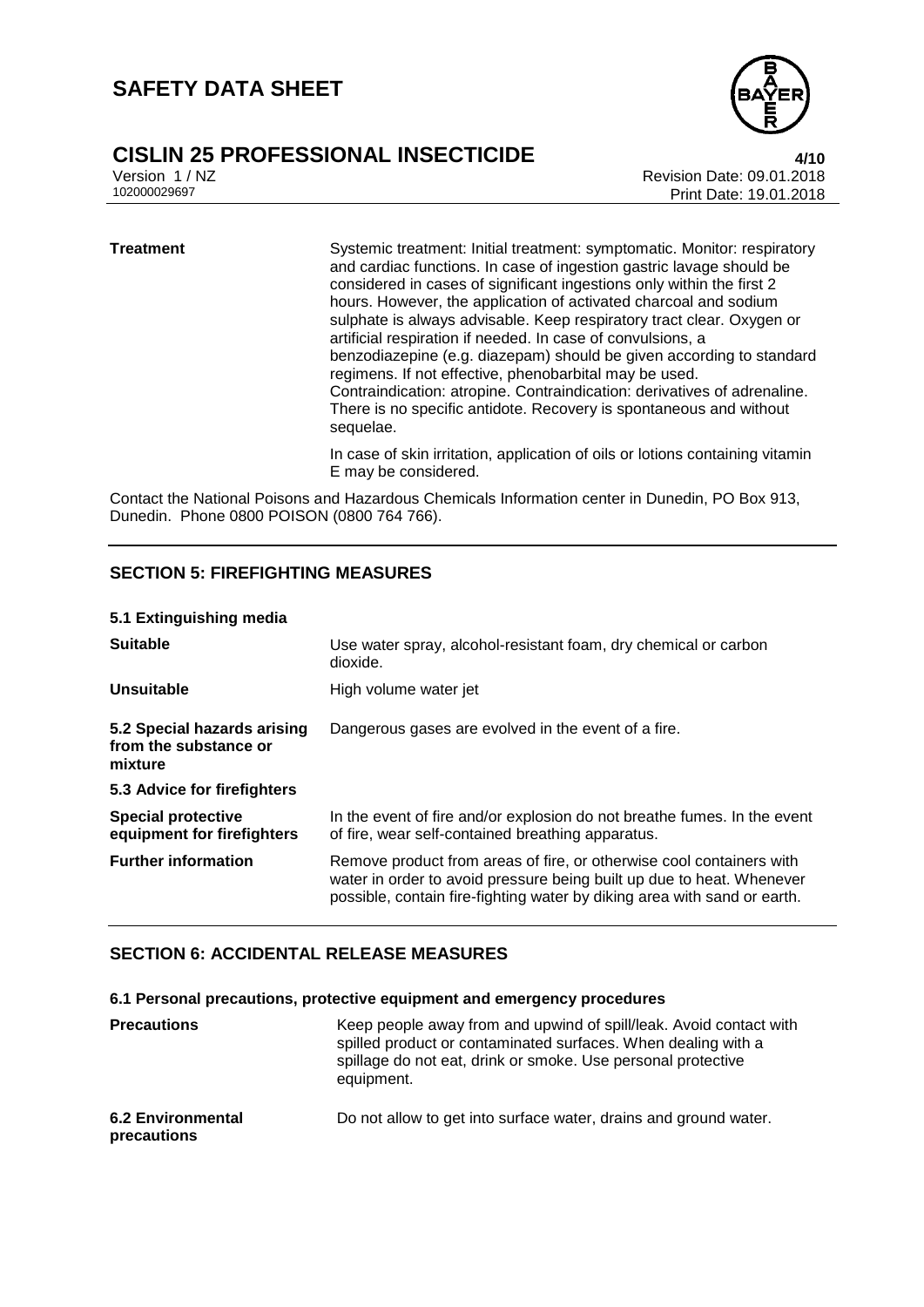# **CISLIN 25 PROFESSIONAL INSECTICIDE**<br>Version 1/NZ<br>Revision Date: 09.01.2018



Version 1 / NZ Revision Date: 09.01.2018 Print Date: 19.01.2018

### **6.3 Methods and materials for containment and cleaning up**

| Methods for cleaning up            | Soak up with inert absorbent material (e.g. sand, silica gel, acid<br>binder, universal binder, sawdust). Collect and transfer the product<br>into a properly labelled and tightly closed container. Clean<br>contaminated floors and objects thoroughly, observing environmental<br>regulations. |
|------------------------------------|---------------------------------------------------------------------------------------------------------------------------------------------------------------------------------------------------------------------------------------------------------------------------------------------------|
| <b>Additional advice</b>           | Check also for any local site procedures.                                                                                                                                                                                                                                                         |
| 6.4 Reference to other<br>sections | Information regarding safe handling, see section 7.<br>Information regarding personal protective equipment, see section 8.<br>Information regarding waste disposal, see section 13.                                                                                                               |

### **SECTION 7: HANDLING AND STORAGE**

| 7.1 Precautions for safe handling                                |                                                                                                                                                                                                                                                                                                      |  |
|------------------------------------------------------------------|------------------------------------------------------------------------------------------------------------------------------------------------------------------------------------------------------------------------------------------------------------------------------------------------------|--|
| Advice on safe handling                                          | Use only in area provided with appropriate exhaust ventilation.                                                                                                                                                                                                                                      |  |
| <b>Advice on protection</b><br>against fire and explosion        | Keep away from heat and sources of ignition.                                                                                                                                                                                                                                                         |  |
| <b>Hygiene measures</b>                                          | Avoid contact with skin, eyes and clothing. Keep working clothes<br>separately. Wash hands before breaks and immediately after handling<br>the product. Remove soiled clothing immediately and clean thoroughly<br>before using again. Garments that cannot be cleaned must be<br>destroyed (burnt). |  |
| 7.2 Conditions for safe storage, including any incompatibilities |                                                                                                                                                                                                                                                                                                      |  |
| <b>Requirements for storage</b><br>areas and containers          | Keep containers tightly closed in a dry, cool and well-ventilated place.<br>Store in original container. Store in a place accessible by authorized<br>persons only. Keep away from direct sunlight. Protect from freezing.                                                                           |  |
| Advice on common storage                                         | Keep away from food, drink and animal feedingstuffs.                                                                                                                                                                                                                                                 |  |
| <b>Suitable materials</b>                                        | HDPE (high density polyethylene)                                                                                                                                                                                                                                                                     |  |

### **SECTION 8: EXPOSURE CONTROLS/PERSONAL PROTECTION**

### **8.1 Control parameters**

| <b>Components</b> | CAS-No.    | <b>Control parameters</b>        | <b>Update</b> | <b>Basis</b> |
|-------------------|------------|----------------------------------|---------------|--------------|
| Deltamethrin      | 52918-63-5 | $0.01 \,\mathrm{mg/m3}$<br>'TWA) |               | OES BCS*     |

\*OES BCS: Internal Bayer AG, Crop Science Division "Occupational Exposure Standard"

### **8.2 Exposure controls**

### **Personal protective equipment**

In normal use and handling conditions please refer to the label and/or leaflet. In all other cases the following recommendations would apply.

**Respiratory protection** Respiratory protection is not required under anticipated circumstances of exposure. Respiratory protection should only be used to control residual risk of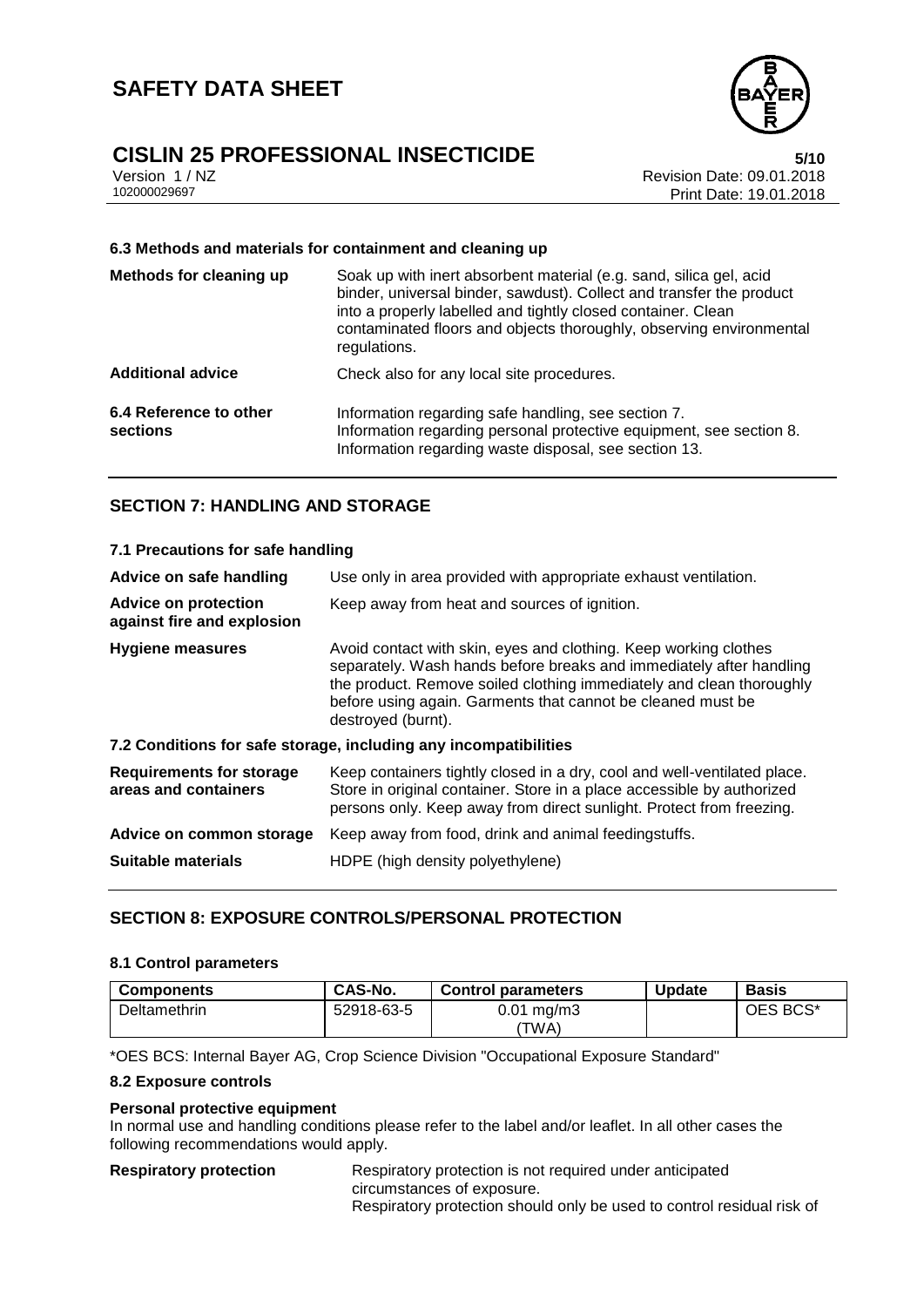### **CISLIN 25 PROFESSIONAL INSECTICIDE 6/10**

| Version 1 / NZ |  |
|----------------|--|
| 102000029697   |  |



Revision Date: 09.01.2018 Print Date: 19.01.2018

|                          | instructions regarding wearing and maintenance.                                                                                                                                                                                                                                                                                                                                                                                                                                                                                        | short duration activities, when all reasonably practicable steps have<br>been taken to reduce exposure at source e.g. containment and/or<br>local extract ventilation. Always follow respirator manufacturer's                                                                                                                                                                                                                                                                                                                                                                                           |
|--------------------------|----------------------------------------------------------------------------------------------------------------------------------------------------------------------------------------------------------------------------------------------------------------------------------------------------------------------------------------------------------------------------------------------------------------------------------------------------------------------------------------------------------------------------------------|----------------------------------------------------------------------------------------------------------------------------------------------------------------------------------------------------------------------------------------------------------------------------------------------------------------------------------------------------------------------------------------------------------------------------------------------------------------------------------------------------------------------------------------------------------------------------------------------------------|
| <b>Hand protection</b>   | contact time.<br>drinking, smoking or using the toilet.<br>Material<br>Rate of permeability<br>Glove thickness<br>Protective index<br><b>Directive</b>                                                                                                                                                                                                                                                                                                                                                                                 | Please observe the instructions regarding permeability and<br>breakthrough time which are provided by the supplier of the gloves.<br>Also take into consideration the specific local conditions under which<br>the product is used, such as the danger of cuts, abrasion, and the<br>Wash gloves when contaminated. Dispose of when contaminated<br>inside, when perforated or when contamination on the outside cannot<br>be removed. Wash hands frequently and always before eating,<br>Nitrile rubber<br>> 480 min<br>$> 0.4$ mm<br>Class <sub>6</sub><br>Protective gloves complying with EN<br>374. |
| Eye protection           |                                                                                                                                                                                                                                                                                                                                                                                                                                                                                                                                        | Wear goggles (conforming to EN166, Field of Use $=$ 5 or equivalent).                                                                                                                                                                                                                                                                                                                                                                                                                                                                                                                                    |
| Skin and body protection | Wear standard coveralls and Category 3 Type 6 suit.<br>If there is a risk of significant exposure, consider a higher protective<br>type suit.<br>Wear two layers of clothing wherever possible. Polyester/cotton or<br>cotton overalls should be worn under chemical protection suit and<br>should be professionally laundered frequently.<br>If chemical protection suit is splashed, sprayed or significantly<br>contaminated, decontaminate as far as possible, then carefully<br>remove and dispose of as advised by manufacturer. |                                                                                                                                                                                                                                                                                                                                                                                                                                                                                                                                                                                                          |

### **SECTION 9: PHYSICAL AND CHEMICAL PROPERTIES**

### **9.1 Information on basic physical and chemical properties**

| <b>Form</b>                                       | suspension                                                   |
|---------------------------------------------------|--------------------------------------------------------------|
| <b>Colour</b>                                     | white                                                        |
| pH                                                | 3.0 - 5.0 at 100 % (23 °C)                                   |
| <b>Density</b>                                    | ca. 1.02 $g/cm^3$ at 20 °C                                   |
| <b>Water solubility</b>                           | miscible                                                     |
| <b>Partition coefficient: n-</b><br>octanol/water | Deltamethrin: log Pow: 6.4 at 25 °C                          |
| Viscosity, dynamic                                | 240 - 400 mPa.s at 20 °C Velocity gradient 20/s              |
| 9.2 Other information                             | Further safety related physical-chemical data are not known. |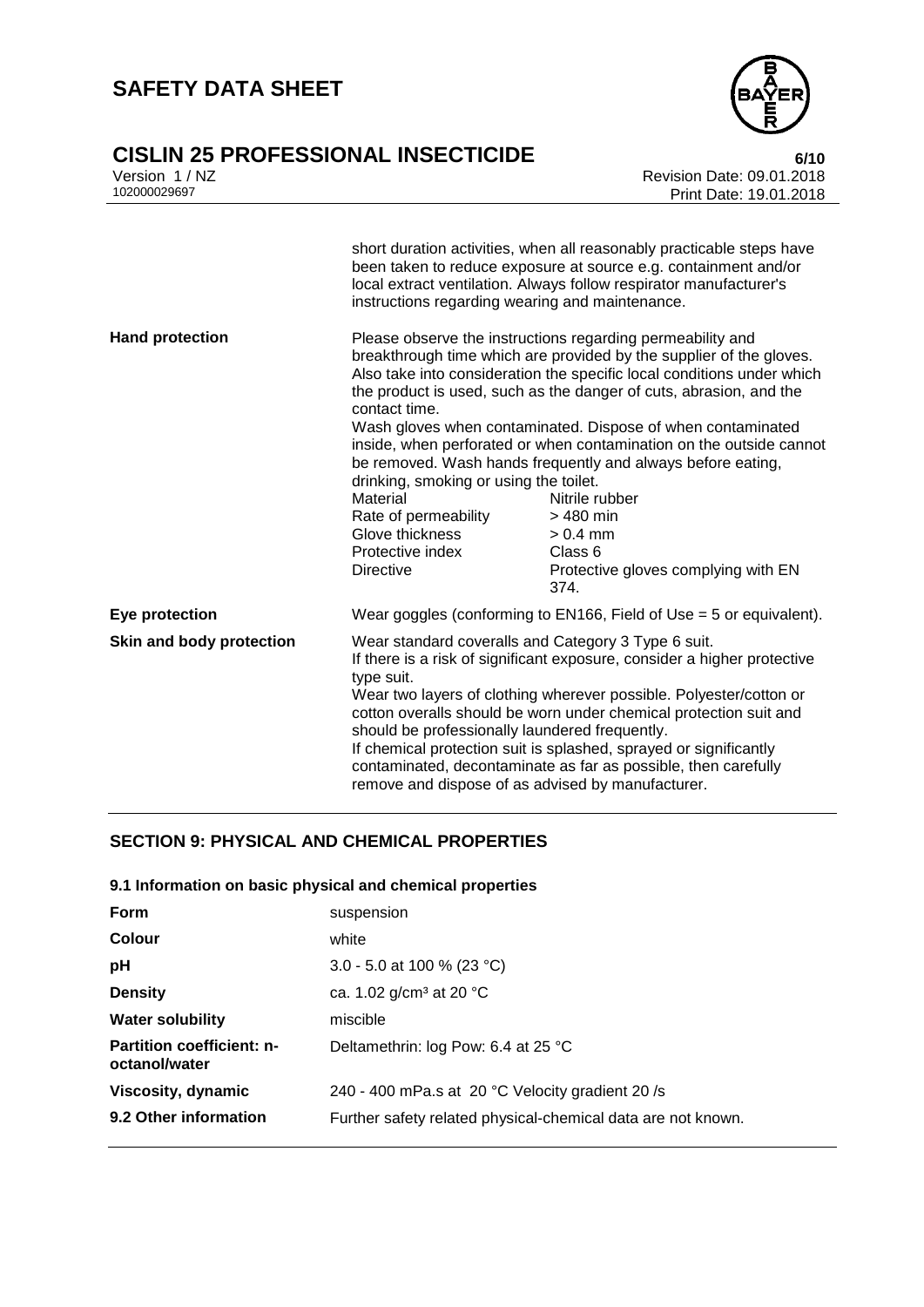

# **CISLIN 25 PROFESSIONAL INSECTICIDE**<br>
Version 1/NZ<br>
Revision Date: 09.01.2018

Version 1 / NZ Revision Date: 09.01.2018 Print Date: 19.01.2018

### **SECTION 10: STABILITY AND REACTIVITY**

| 10.1 Reactivity                                 |                                                                                         |
|-------------------------------------------------|-----------------------------------------------------------------------------------------|
| <b>Thermal decomposition</b>                    | Stable under normal conditions.                                                         |
| <b>10.2 Chemical stability</b>                  | Stable under recommended storage conditions.                                            |
| 10.3 Possibility of<br>hazardous reactions      | No hazardous reactions when stored and handled according to<br>prescribed instructions. |
| 10.4 Conditions to avoid                        | Extremes of temperature and direct sunlight.                                            |
| 10.5 Incompatible materials                     | Store only in the original container.                                                   |
| <b>10.6 Hazardous</b><br>decomposition products | No decomposition products expected under normal conditions of use.                      |

### **SECTION 11: TOXICOLOGICAL INFORMATION**

### **11.1 Information on toxicological effects**

| <b>Acute oral toxicity</b>       | LD50 (Rat) $> 15,000$ mg/kg                   |
|----------------------------------|-----------------------------------------------|
| <b>Acute inhalation toxicity</b> | $LC50$ (Rat) > 2.3 mg/l<br>Exposure time: 4 h |
| <b>Acute dermal toxicity</b>     | LD50 (Rat) $> 10,000$ mg/kg                   |
| <b>Skin irritation</b>           | No skin irritation (Rabbit)                   |
| <b>Eye irritation</b>            | No eye irritation (Rabbit)                    |
| <b>Sensitisation</b>             | Non-sensitizing. (Guinea pig)                 |

#### **Assessment STOT Specific target organ toxicity – single exposure**

Deltamethrin: Based on available data, the classification criteria are not met.

### **Assessment STOT Specific target organ toxicity – repeated exposure**

Deltamethrin caused neurobehavioral effects and/or neuropathological changes in animal studies. The toxic effects of Deltamethrin are related to transient hyperactivity typical for pyrethroid neurotoxicity.

### **Assessment mutagenicity**

Deltamethrin was not mutagenic or genotoxic in a battery of in vitro and in vivo tests.

#### **Assessment carcinogenicity**

Deltamethrin was not carcinogenic in lifetime feeding studies in rats and mice.

### **Assessment toxicity to reproduction**

Deltamethrin did not cause reproductive toxicity in a two-generation study in rats.

#### **Assessment developmental toxicity**

Deltamethrin caused developmental toxicity only at dose levels toxic to the dams. The developmental effects seen with Deltamethrin are related to maternal toxicity.

### **Aspiration hazard**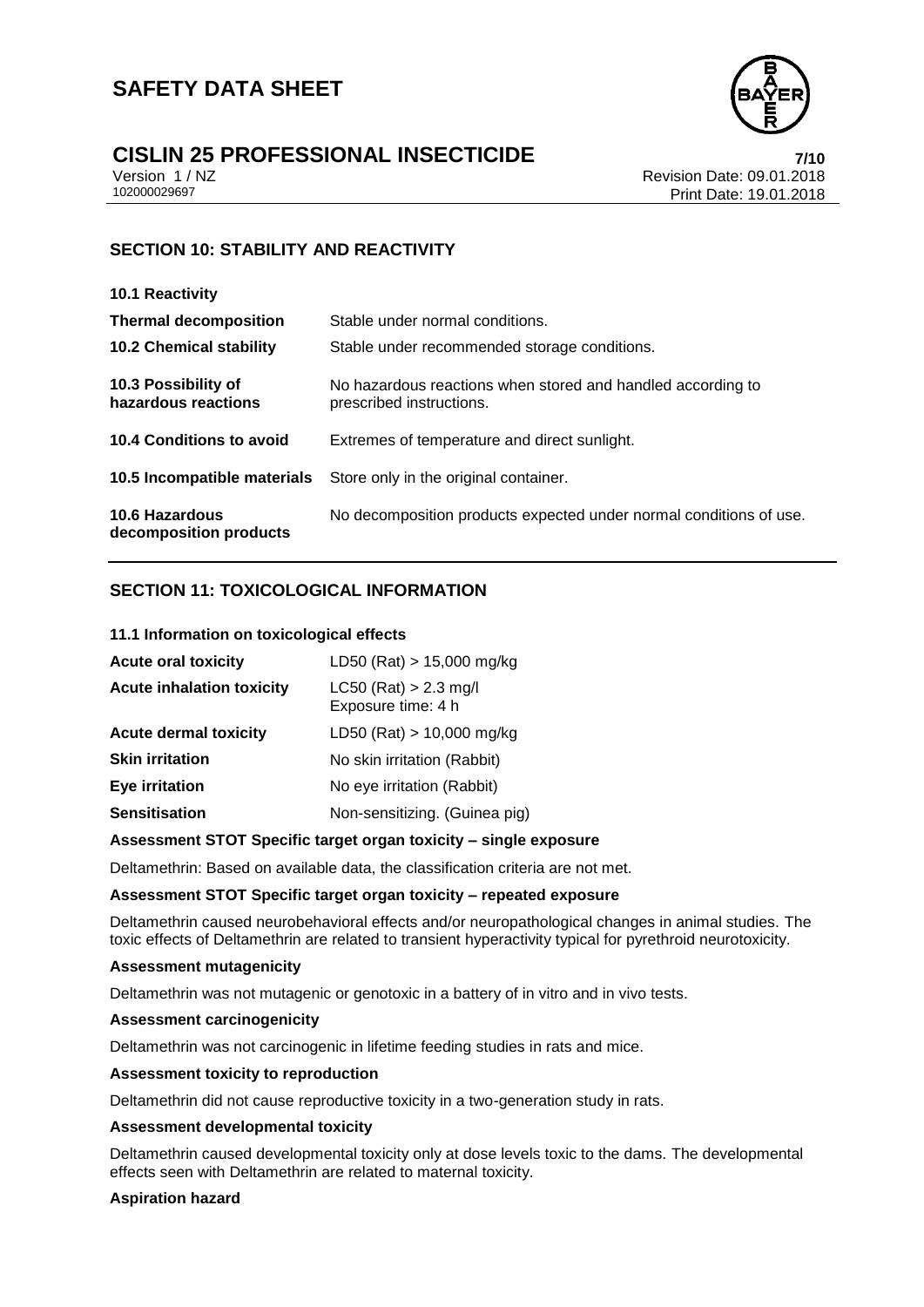

Version 1 / NZ Revision Date: 09.01.2018 Print Date: 19.01.2018

Based on available data, the classification criteria are not met.

### **Further information**

Cutaneous sensations may occur, such as burning or stinging on the face and mucosae. However, these sensations cause no lesions and are of a transitory nature (max. 24 hours). The toxicological data refer to a similar formulation.

### **SECTION 12: ECOLOGICAL INFORMATION**

| <b>12.1 Toxicity</b>                        |                                                                                                                                                                                                 |
|---------------------------------------------|-------------------------------------------------------------------------------------------------------------------------------------------------------------------------------------------------|
| <b>Toxicity to fish</b>                     | LC50 (Oncorhynchus mykiss (rainbow trout)) 0.15 µg/l<br>Exposure time: 96 h<br>The value mentioned relates to the active ingredient deltamethrin.                                               |
| <b>Toxicity to aquatic</b><br>invertebrates | EC50 (Daphnia magna (Water flea)) 0.0131 µg/l<br>Exposure time: 48 h<br>The value mentioned relates to the active ingredient deltamethrin.                                                      |
| <b>Toxicity to aquatic plants</b>           | EC50 (Algae) $> 9.1$ mg/l<br>Exposure time: 96 h<br>The value mentioned relates to the active ingredient deltamethrin.                                                                          |
| 12.2 Persistence and degradability          |                                                                                                                                                                                                 |
| <b>Biodegradability</b>                     | Deltamethrin:<br>Not rapidly biodegradable                                                                                                                                                      |
| Koc                                         | Deltamethrin: Koc: 10240000                                                                                                                                                                     |
| 12.3 Bioaccumulative potential              |                                                                                                                                                                                                 |
| <b>Bioaccumulation</b>                      | Deltamethrin: Bioconcentration factor (BCF) 1,400<br>Does not bioaccumulate.                                                                                                                    |
| 12.4 Mobility in soil                       |                                                                                                                                                                                                 |
| <b>Mobility in soil</b>                     | Deltamethrin: Immobile in soil                                                                                                                                                                  |
| 12.5 Results of PBT and vPvB assessment     |                                                                                                                                                                                                 |
| <b>PBT and vPvB assessment</b>              | Deltamethrin: This substance is not considered to be persistent,<br>bioaccumulative and toxic (PBT). This substance is not considered to be<br>very persistent and very bioaccumulative (vPvB). |
| 12.6 Other adverse effects                  |                                                                                                                                                                                                 |
| <b>Additional ecological</b><br>information | No further ecological information is available.                                                                                                                                                 |

### **SECTION 13: DISPOSAL CONSIDERATIONS**

### **13.1 Waste treatment methods**

**Product Product Dispose of this product only by using according to the label, or at an** approved landfill or other approved facility.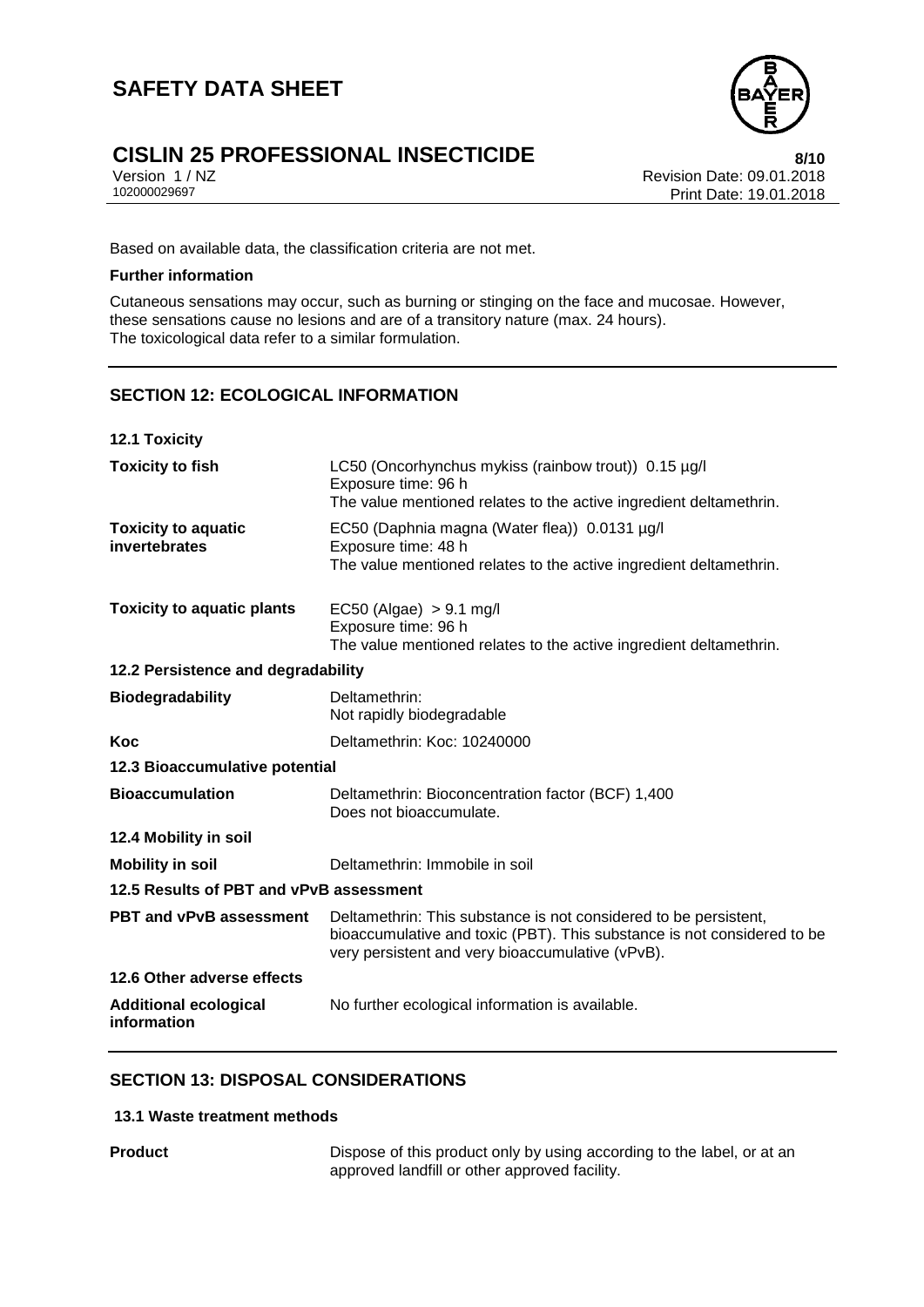# **CISLIN 25 PROFESSIONAL INSECTICIDE**<br>
Version 1/NZ<br>
Revision Date: 09.01.2018

**ADR/RID/ADN**

Version 1 / NZ Revision Date: 09.01.2018 Print Date: 19.01.2018

**Contaminated packaging** Triple rinse containers. Recycle if possible. If allowed under local authority, burn if circumstances, especially wind direction permit, otherwise crush and bury in an approved local authority facility. Do not use container for any other purpose.

### **SECTION 14: TRANSPORT INFORMATION**

This transportation information is not intended to convey all specific regulatory information relating to this product. It does not address regulatory variations due to package size or special transportation requirements.

| ADN/NID/ADIY                    |                                              |
|---------------------------------|----------------------------------------------|
| 14.1 UN number                  | 3082                                         |
| 14.2 Proper shipping name       | ENVIRONMENTALLY HAZARDOUS SUBSTANCE, LIQUID, |
|                                 | N.O.S.                                       |
|                                 | (DELTAMETHRIN SOLUTION)                      |
| 14.3 Transport hazard class(es) | 9                                            |
| 14.4 Packing group              | Ш                                            |
| 14.5 Environm. Hazardous Mark   | <b>YES</b>                                   |
| Hazchem Code                    | 3Z                                           |
| <b>IMDG</b>                     |                                              |
| 14.1 UN number                  | 3082                                         |
| 14.2 Proper shipping name       | ENVIRONMENTALLY HAZARDOUS SUBSTANCE, LIQUID, |
|                                 | N.O.S.                                       |
|                                 | (DELTAMETHRIN SOLUTION)                      |
| 14.3 Transport hazard class(es) | 9                                            |
| 14.4 Packing group              | Ш                                            |
| 14.5 Marine pollutant           | <b>YES</b>                                   |
|                                 |                                              |
| <b>IATA</b>                     |                                              |
| 14.1 UN number                  | 3082                                         |
| 14.2 Proper shipping name       | ENVIRONMENTALLY HAZARDOUS SUBSTANCE, LIQUID, |
|                                 | N.O.S.                                       |
|                                 | (DELTAMETHRIN SOLUTION)                      |
| 14.3 Transport hazard class(es) | 9                                            |
| 14.4 Packing group              | Ш                                            |
| 14.5 Environm, Hazardous Mark   | YES                                          |
|                                 |                                              |

### **14.6 Special precautions for user**

See sections 6 to 8 of this Safety Data Sheet.

**14.7 Transport in bulk according to Annex II of MARPOL and the IBC Code**

No transport in bulk according to the IBC Code.

### **SECTION 15: REGULATORY INFORMATION**

### **15.1 Safety, health and environmental regulations/legislation specific for the substance or mixture** HSNO approval-Nr. HSR008032

HSNO Controls See www.epa.govt.nz